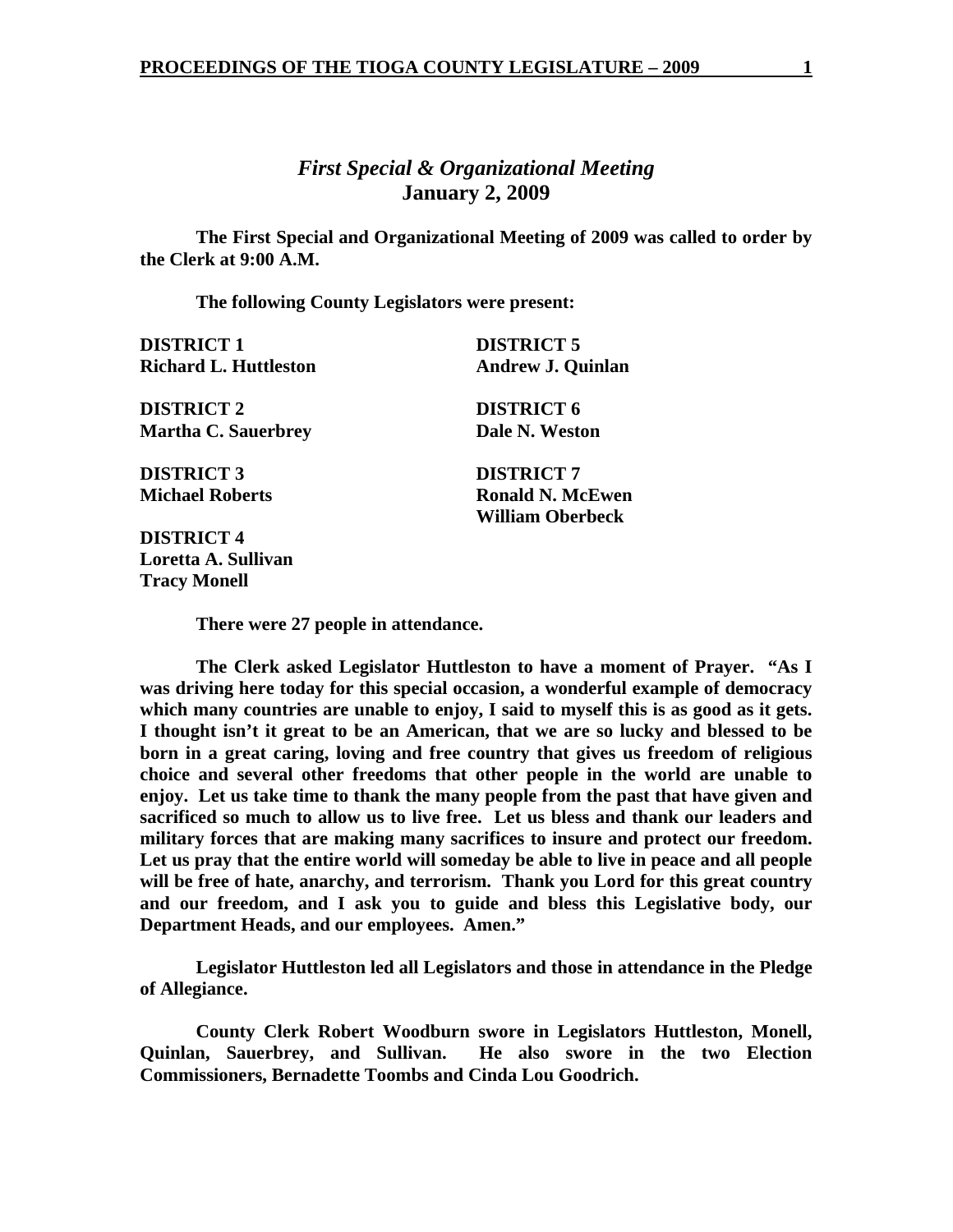**The Clerk announced that the first order of business was the election of a Chair. Legislator Huttleston nominated Legislator Weston, seconded by Legislator Sauerbrey. Legislator Huttleston moved to close the nominations, seconded by Legislator Oberbeck. On roll call vote all members voted Aye and the Clerk cast one ballot and Legislator Weston was declared appointed Chair of the Tioga County Legislature for a one year term.** 

**County Clerk Robert Woodburn swore Legislator Weston in as Chair of the Tioga County Legislature for 2009.** 

**Chair Weston spoke. "I would like to say welcome and congratulations to our newly elected and our reelected Legislators. I also extend my thanks to you for the nomination as Legislative Chair. My personal goal is to do my best to be worthy of your support. Together as a team we have the power to guide Tioga County in directions that will benefit its citizens, however in these troubled economic times we have many difficult decisions looming before us."** 

**"I would challenge each and every member of the Legislature to consider the following guidelines when confronting this daunting task. Make decisions using the best knowledge available. Be mindful of our policies and procedures and use them as a structure in which we operate. Be open-minded and flexible when new ideas and strategies are presented. Base decisions on what is best for the citizens of the county and make judgments without interference from personal agendas or partisan politics. Only with a cooperative effort can we expect to confront the unique challenges facing us at this time. I welcome all who would seek to share ideas and concerns with me as Chairman to improve our county government for the benefit of all. Thank you."** 

**The Chair announced the next order of business was the election of a Deputy Chair. Legislator Roberts nominated Legislator McEwen, seconded by Legislator Oberbeck. Legislator Monell moved to close the nominations, seconded by Legislator Roberts. On a roll call vote all members voted Aye and the Chair cast one ballot and Legislator McEwen was declared appointed Deputy Chair of the Tioga County Legislature for a one year term.** 

**County Clerk Robert Woodburn swore Legislator McEwen in as Deputy Chair of the Tioga County Legislature for 2009.**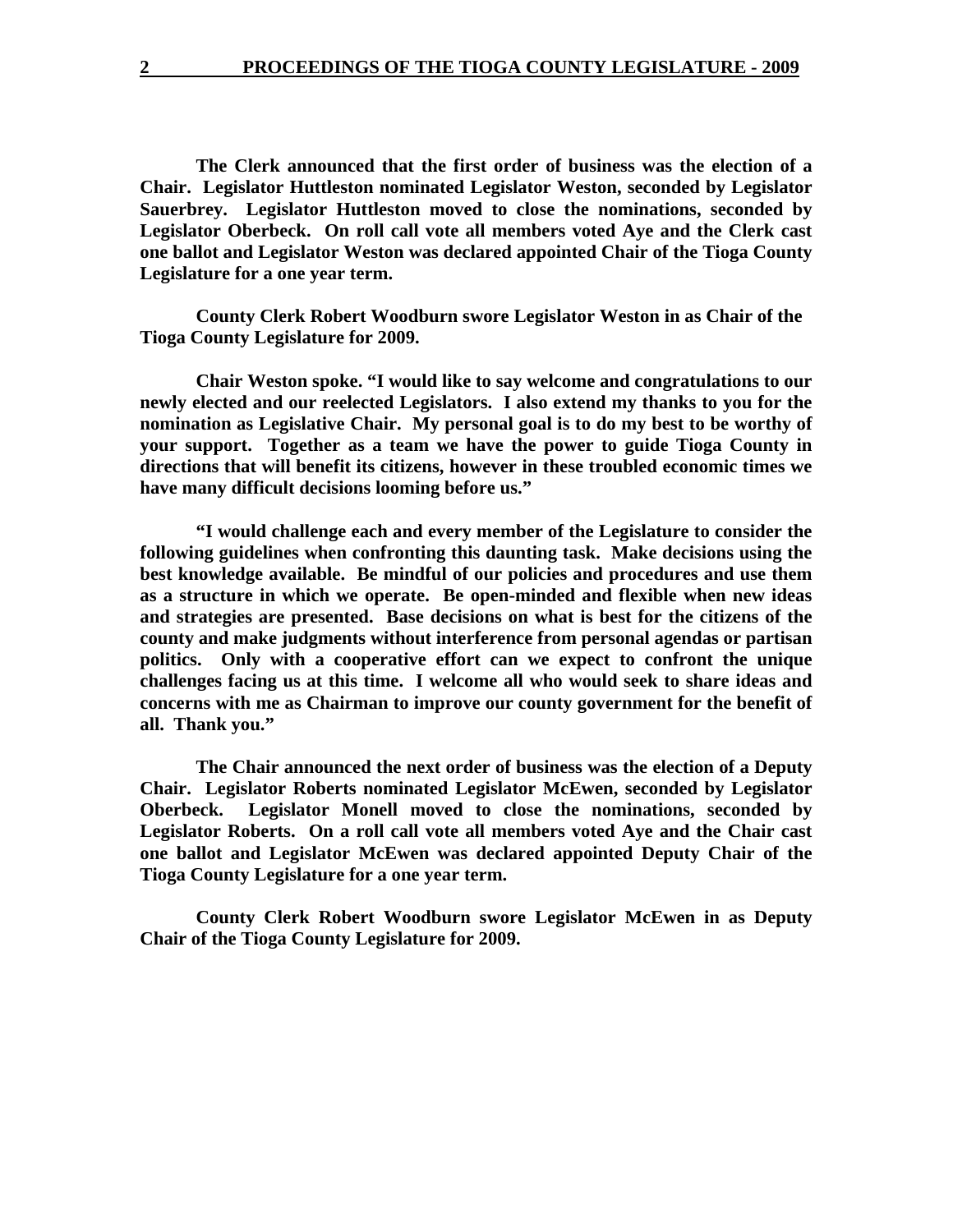**The Chair called for nominations for Clerk of the Tioga County Legislature. Legislator Huttleston nominated Maureen L. Dougherty, seconded by Legislator McEwen. Legislator Huttleston moved to close the nominations, seconded by Legislator Sauerbrey. On roll call vote all Legislators voted for Maureen L. Dougherty as Clerk of the Tioga County Legislature and the Chair cast one ballot and Maureen L. Dougherty was declared appointed Clerk of the Tioga County Legislature for a three year term from 1/2/09-12/31/11.** 

 **The Chair called for nominations for County Attorney. Legislator Huttleston nominated Mark A. Dixson, seconded by Legislator McEwen. Legislator Huttleston moved to close the nominations, seconded by Legislator Roberts. On roll call vote all Legislators voted for Mark A. Dixson as County Attorney, and the Chair cast one ballot and Mark A. Dixson was declared appointed County Attorney of Tioga County for a three year term of 1/2/09-12/31/11.** 

 **County Clerk Robert Woodburn swore in Maureen L. Dougherty as Clerk of the Tioga County Legislature and Mark A. Dixson as the County Attorney.** 

 **The Chair called for nominations for Public Information Officer. Legislator Huttleston nominated Maureen Dougherty, seconded by Legislator Sullivan. Legislator Huttleston moved to close the nominations, seconded by Legislator McEwen. On roll call vote all Legislators voted for Maureen Dougherty as Public Information Officer, and the Chair cast one ballot and Maureen Dougherty was appointed Public Information Officer for a one year term.** 

 **The Chair called for nominations for Republican Majority Leader. Legislator Sauerbrey nominated William Oberbeck, seconded by Legislator McEwen. Legislator Monell moved to close the nominations, seconded by Legislator McEwen. On roll call vote all Legislators voted for William Oberbeck as Republican Majority Leader, and the Chair cast one ballot and William Oberbeck was appointed Republican Majority Leader for a one year term.** 

 **Legislator Huttleston read a personal disclosure. "I have my own real estate appraisal business and I do no appraisals for County owned properties or appraisals of properties for purchase or proposed purchase by Tioga County."** 

 **Legislator McEwen stated. "I have no conflicts to report."** 

 **Legislator Monell stated. "I have no conflicts."** 

 **Legislator Oberbeck stated. "I have no conflicts."** 

 **Legislator Weston stated. "I have no conflicts."**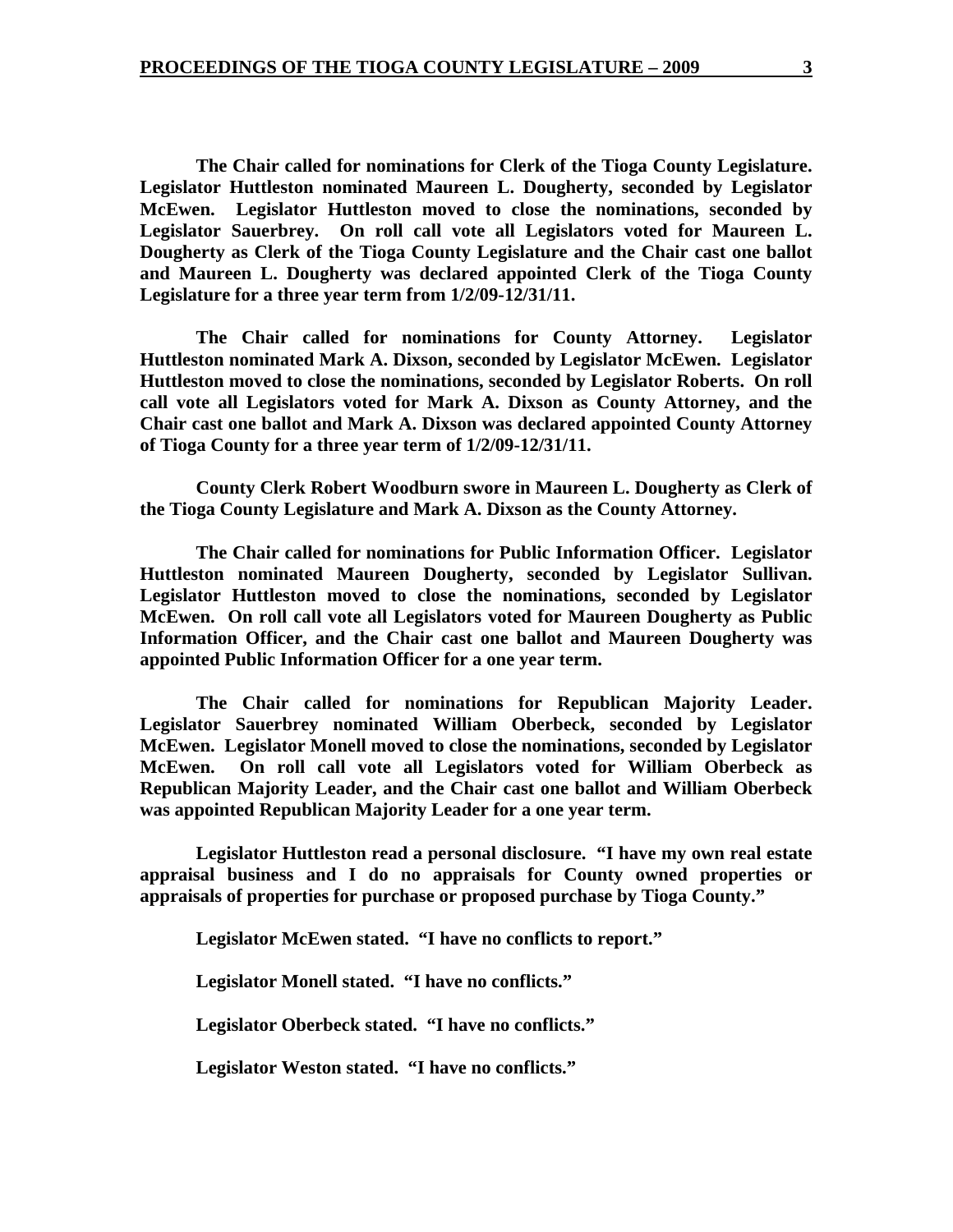**Legislator Quinlan stated. "No conflicts."** 

 **Legislator Roberts stated. "I have no conflicts to report."** 

 **Legislator Sauerbrey stated. "I have no conflicts."** 

 **Legislator Sullivan stated. "I have no conflicts to report."** 

**REFERRED TO: LEGISLATIVE WORKSESSION COMMITTEE** 

**RESOLUTION NO. 1–09** *TRIPS AUTHORIZED* 

 **Adoption moved by Legislator Roberts, seconded by Legislator Huttleston.** 

**RESOLVED: That the Chair and the Clerk of the County Legislature, the County Attorney, and County Legislators be, and they hereby are, authorized to make such trips as their duties may require and that their actual and necessary expenses for travel, meals and lodging incurred on such trips be a County charge.** 

## **CARRIED**

| <b>REFERRED TO:</b>        | <b>FINANCE COMMITTEE</b>                              |
|----------------------------|-------------------------------------------------------|
| <b>RESOLUTION NO. 2–09</b> | <b>DESIGNATION OF OFFICIAL</b><br><b>DEPOSITORIES</b> |

 **Adoption moved by Legislator Roberts, seconded by Legislator Oberbeck.** 

**RESOLVED: That, pursuant to the powers vested in this Legislature by Section 212 of the County Law, as amended, the following Banks within New York State be, and they hereby are designated as depositories for the deposit of all monies received by the County Treasurer, to an amount not to exceed the sum set opposite the name of each Bank as follows:** 

| <b>JP Morgan Chase Bank</b>        | \$25,000,000 |
|------------------------------------|--------------|
| <b>Chemung Canal Trust Company</b> | \$25,000,000 |
| Citizens Bank, N.A.                | \$25,000,000 |
| <b>Community Bank, N.A.</b>        | \$25,000,000 |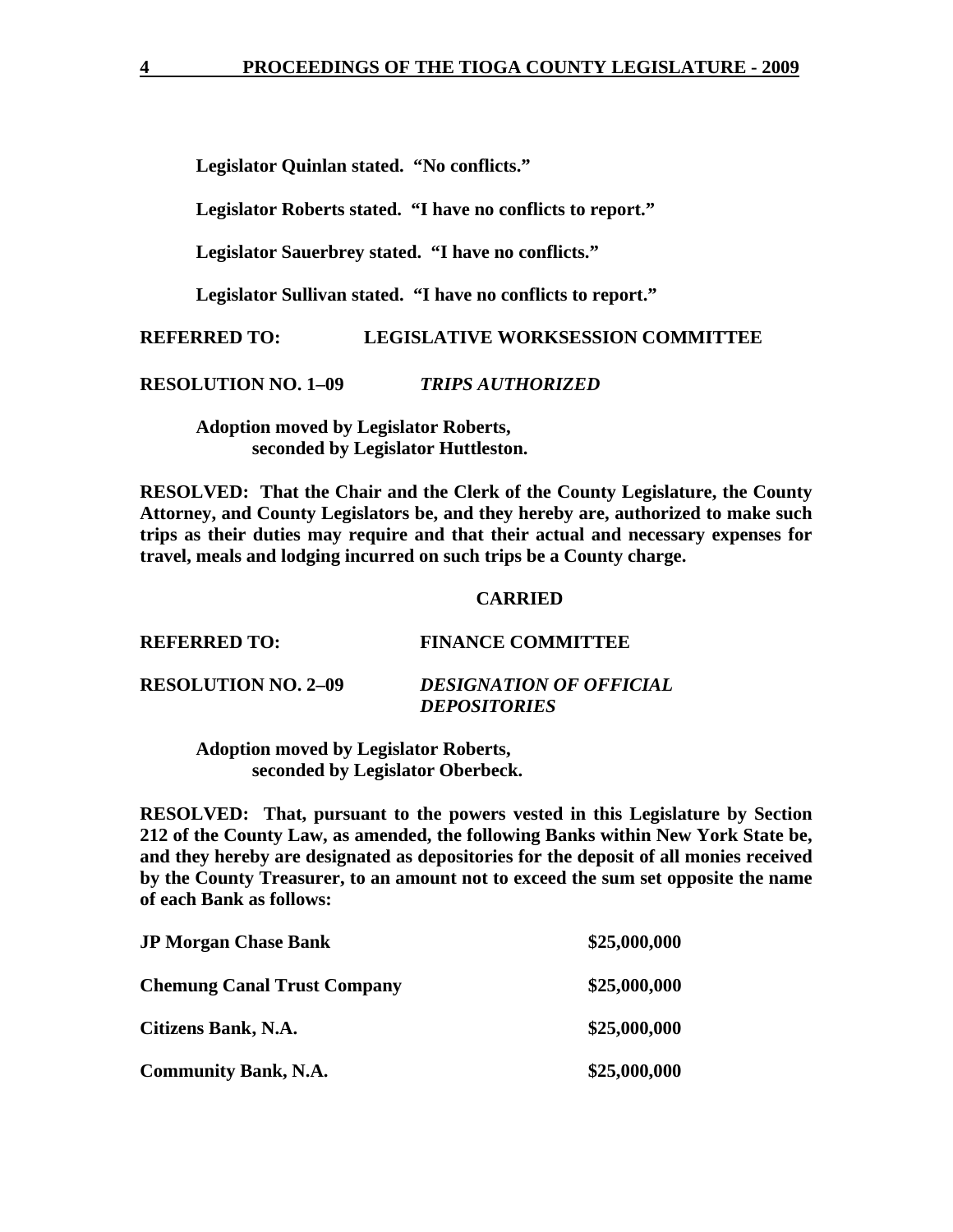|                                              | <b>Roll Call</b> |
|----------------------------------------------|------------------|
| <b>National Bank and Trust Company, N.A.</b> | \$25,000,000     |
| <b>Tioga State Bank</b>                      | \$25,000,000     |
| <b>M&amp;T Bank</b>                          | \$25,000,000     |
| <b>HSBC Bank USA, N.A.</b>                   | \$25,000,000     |

 **Ayes 09 Noes 00 Absent 00 CARRIED** 

## **REFERRED TO: LEGISLATIVE WORKSESSION COMMITTEE**

## **RESOLUTION NO. 3–09** *DESIGNATE OFFICIAL NEWSPAPERS*

## **Adoption moved by Legislator Roberts, seconded by Legislator Sauerbrey.**

**RESOLVED: That the Tioga County Courier and the Morning Times are hereby designated official newspapers for the publication of all local laws, notices and other matters required by law to be published pursuant to County Law** δ**214, Subd. 2; and be it further** 

**RESOLVED: That the Press and Sun Bulletin, a daily newspaper, is hereby designated as the official newspaper for purposes of publishing all local laws, notices and other matters required by law to be published at such times that there is insufficient time to publish in the above two newspapers.** 

 **On roll call vote on the above resolution, eight members voted Aye, Legislator Huttleston voting no, and the resolution was adopted.** 

**REFERRED TO: LEGISLATIVE WORKSESSION COMMITTEE** 

**RESOLUTION NO. 4–09** *DESIGNATION OF NEWSPAPER FOR REPUBLICAN PARTY* 

 **Adoption moved by Legislator Roberts, seconded by Legislator Oberbeck.**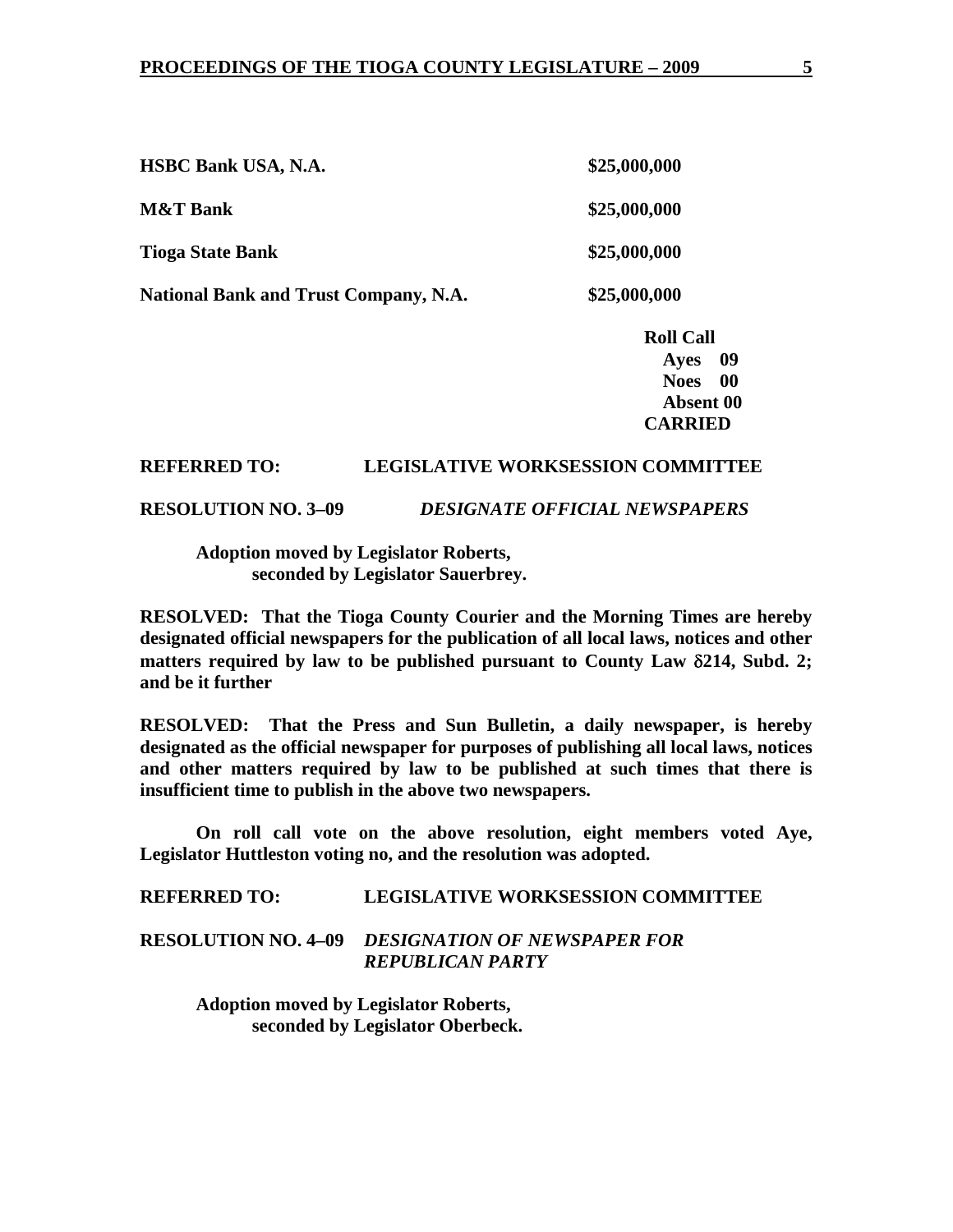**RESOLVED: That the Morning Times is hereby designated as the newspaper published in the County of Tioga for the Republican Party to publish the Election notices issued by the Secretary of State, and to publish the official canvass pursuant to County Law** δ**214, Subd. 1.** 

#### **CARRIED**

## **REFERRED TO: LEGISLATIVE WORKSESSION COMMITTEE**

## **RESOLUTION NO. 5–09** *DESIGNATION OF NEWSPAPER FOR DEMOCRATIC PARTY*

 **Adoption moved by Legislator Roberts, seconded by Legislator Oberbeck.** 

**RESOLVED: That the Tioga County Courier is hereby designated as the newspaper published in the County of Tioga for the Democratic Party to publish the Election notices issued by the Secretary of State, and to publish the official canvass pursuant to County Law** δ**214, Subd. 1.** 

 **On roll call vote on the above resolution, eight members voted Aye, Legislator Huttleston voting no, and the resolution was adopted.** 

**REFERRED TO: LEGISLATIVE WORKSESSION COMMITTEE** 

**RESOLUTION NO. 6–09** *SET SALARY OF CHAIR*

 **Adoption moved by Legislator Roberts, seconded by Legislator Oberbeck.** 

**RESOLVED: That the salary of the Chair of the Tioga County Legislature be set at \$30,400 per year, which includes the salary received as County Legislator of \$9,400 and an additional \$21,000 to serve as Chair.** 

 **On roll call vote on the above resolution, eight members voted Aye, Legislator Weston abstaining, and the resolution was adopted.**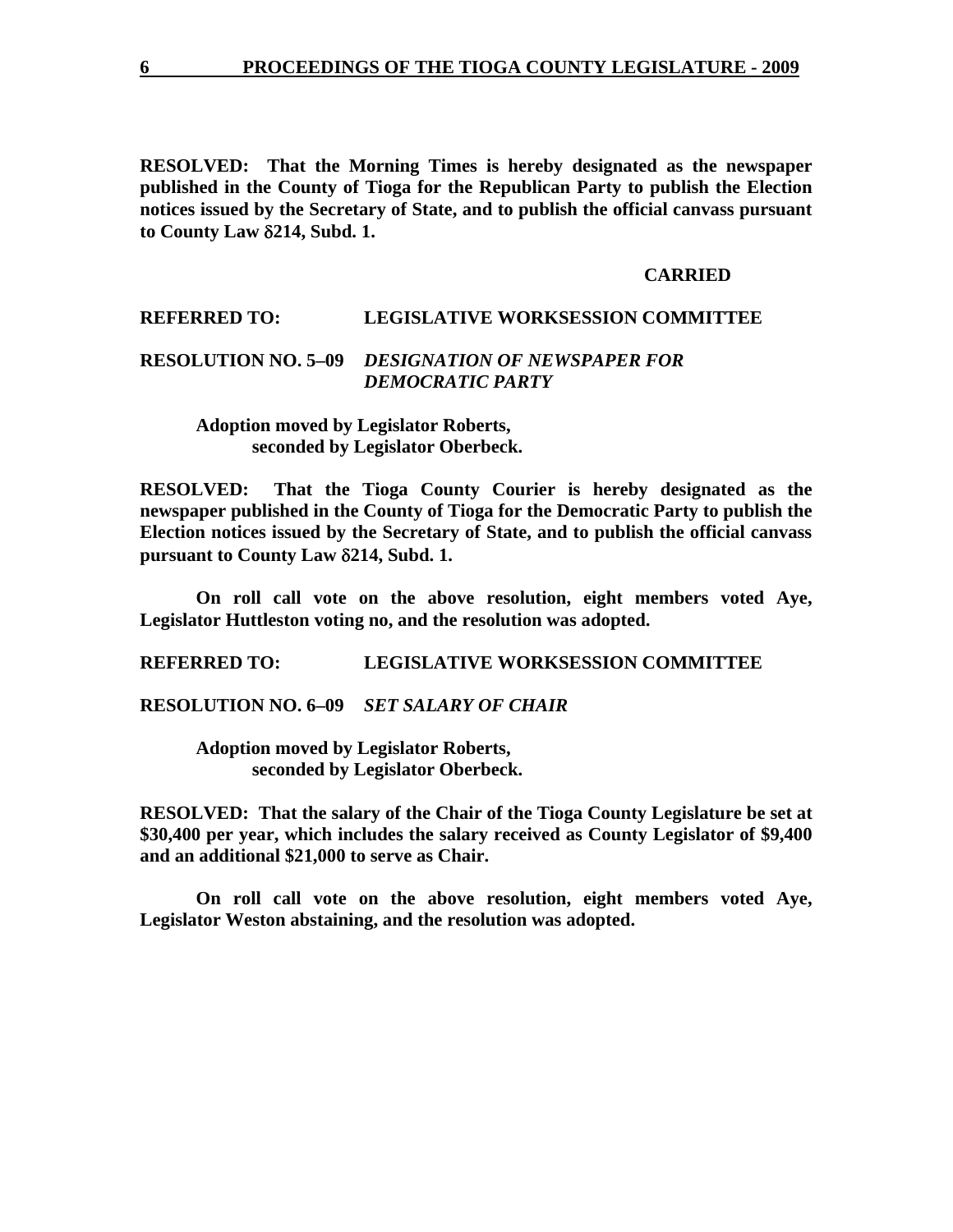### **REFERRED TO: LEGISLATIVE WORKSESSION COMMITTEE**

## **RESOLUTION NO. 7–09** *FIX DATES AND TIMES OF TIOGA COUNTY LEGISLATIVE MEETINGS*

 **Adoption moved by Legislator Roberts, seconded by Legislator McEwen.** 

**RESOLVED: That the Tioga County Legislature during 2009 shall meet regularly in the Edward D. Hubbard Auditorium of the County Office Building, 56 Main Street, Owego, New York at 1:30 P.M. on the Tuesday following Committees which are held during the first full work week of the month; and be it further** 

**RESOLVED: That the, March, June, September and December 2009 Legislative meetings shall be held at 6:00 P.M.** 

#### **CARRIED**

## **REFERRED TO: LEGISLATIVE WORKSESSION COMMITTEE**

**RESOLUTION NO. 8–09** *APPOINT PUBLIC DEFENDER*

 **Adoption moved by Legislator Oberbeck, seconded by Legislator Roberts.** 

**RESOLVED: That George Awad be, and he hereby is, appointed Public Defender for Tioga County, for the year 2009.** 

> **Roll Call: Ayes 09 Noes 00 Absent 00 CARRIED**

### **REFERRED TO: ADMINISTRATIVE SERVICES**

**RESOLUTION NO. 9–09** *APPOINTMENT OF* 

 *ADMINISTRATIVE CORONER* 

 **Adoption moved by Legislator Huttleston, seconded by Legislator McEwen.**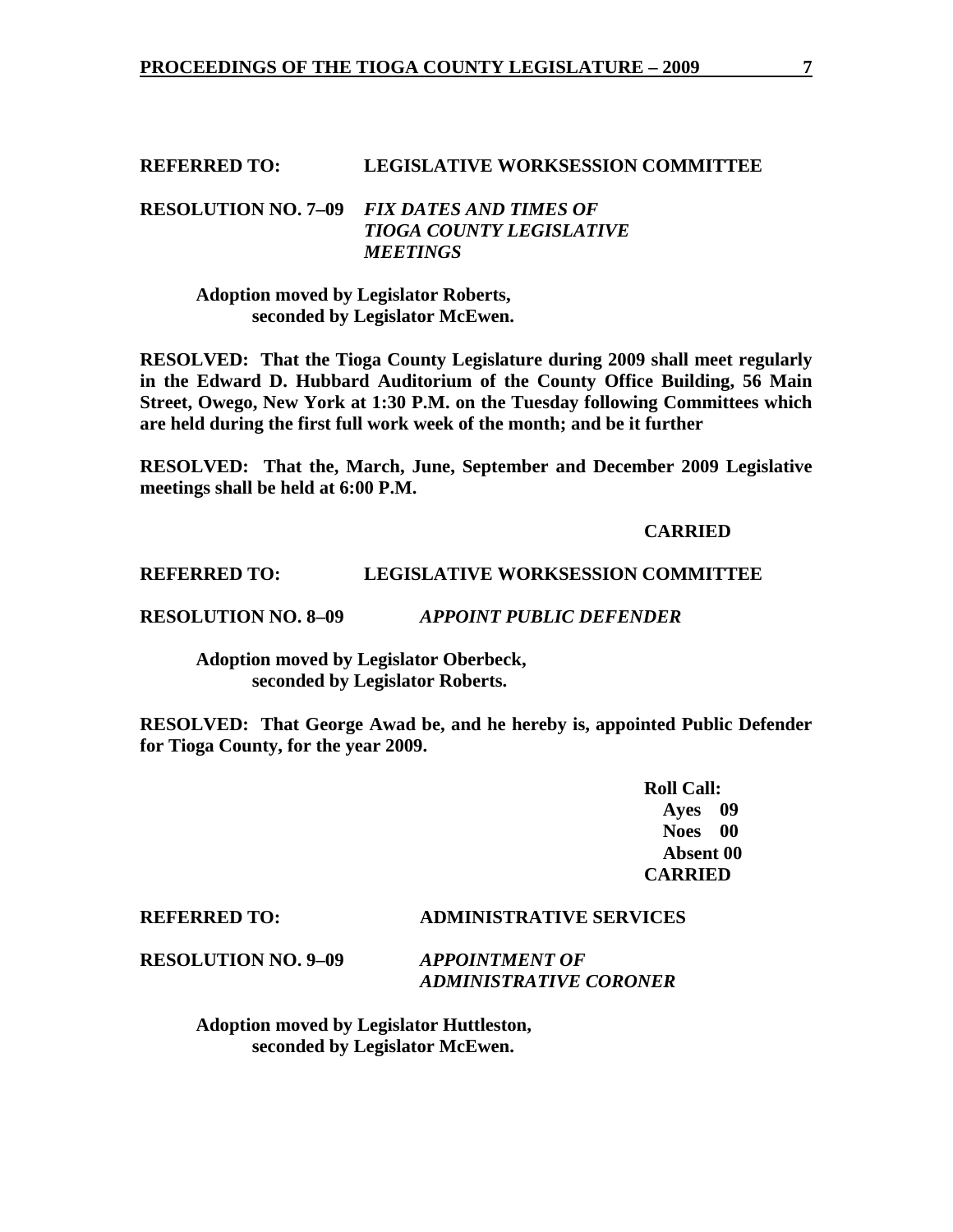**WHEREAS: The Tioga County Coroners have selected an Administrative Coroner for 2009; and** 

**WHEREAS: Such Administrative Coroner will perform the supervisory duties of managing their budget, paying the bills, and various office functions of the Coroner's office; and** 

**WHEREAS: The Administrative Coroner will have no supervisory authority over the other Coroners; therefore be it** 

**RESOLVED: That Jeanne Hyde, Tioga County Coroner, has been selected by the four duly elected County Coroners to be designated as the Administrative Coroner for 2009 and be given a stipend of \$3,000.00 as set forth in the County budget.** 

 **Roll Call: Ayes 09 Noes 00 Absent 00 CARRIED** 

## **REFERRED TO: LEGISLATIVE WORKSESSION**

| <b>RESOLUTION NO. 10–09</b> | <b>APPOINT MEMBERS</b>     |
|-----------------------------|----------------------------|
|                             | <b>FISH &amp; WILDLIFE</b> |
|                             | <b>MANAGEMENT BOARD</b>    |

 **Adoption moved by Legislator McEwen, seconded by Legislator Sauerbrey.** 

**RESOLVED: That Michael Roberts be appointed as the Legislative Representative to the Fish and Wildlife Management Board for a one-year term through December 31, 2009.** 

#### **CARRIED**

**REFERRED TO: LEGISLATIVE WORKSESSION** 

**RESOLUTION NO. 11-09** *APPOINT MEMBERS* 

 *REGION 7 FOREST PRACTICE BOARD* 

 **Adoption moved by Legislator McEwen, seconded by Legislator Oberbeck.**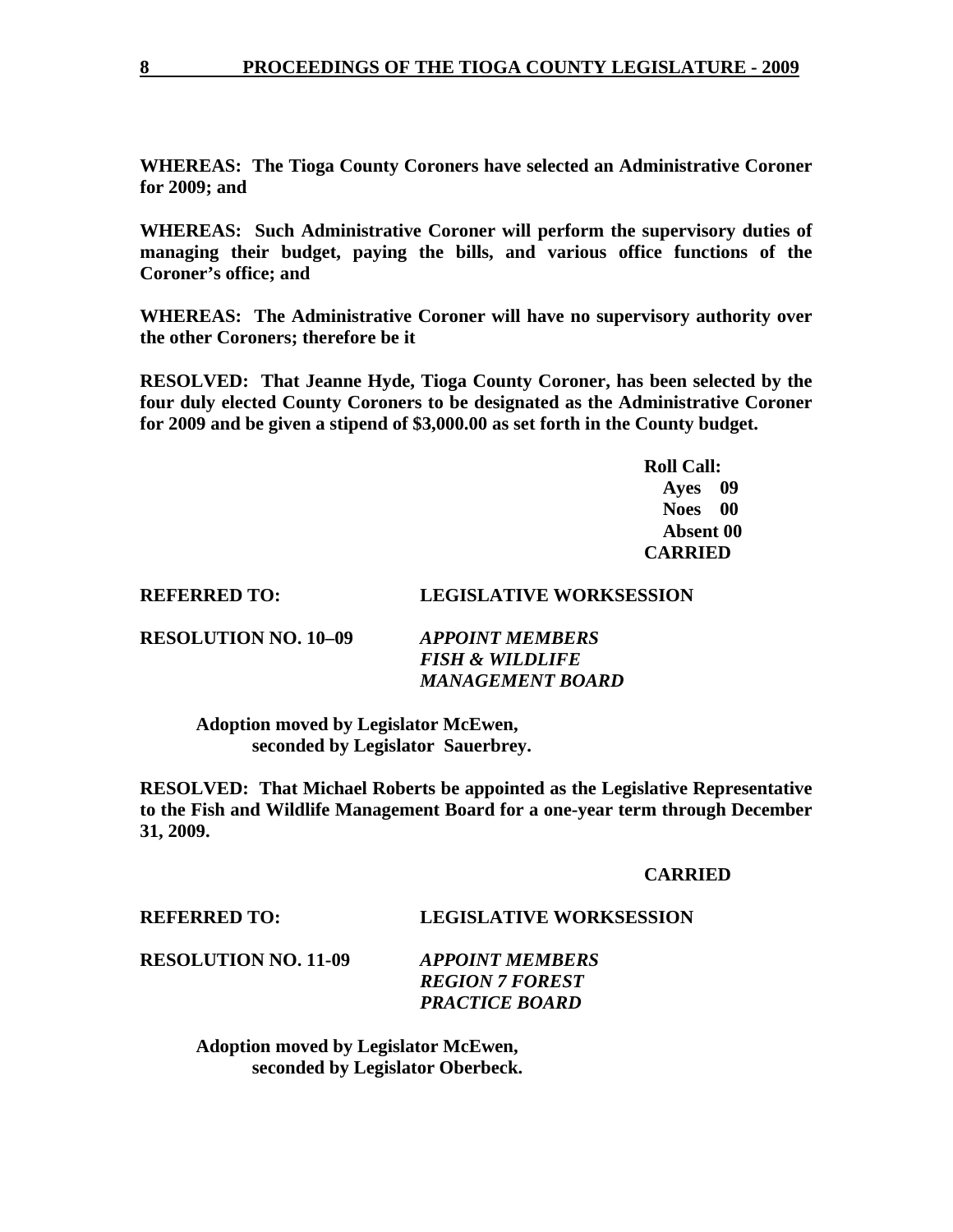**RESOLVED: That the following members be appointed for the following terms to the Region 7 Forest Practice Board:** 

| Name                                              | Term            |
|---------------------------------------------------|-----------------|
| <b>Michael Roberts-Legislative Representative</b> | 1/2/09-12/31/09 |

 **CARRIED** 

## **REFERRED TO: LEGISLATIVE WORKSESSION**

**RESOLUTION NO. 12–09** *APPOINT DIRECTORS*  *SOIL & WATER CONSERVATION DISTRICT* 

 **Adoption moved by Legislator Oberbeck, seconded by Legislator Sauerbrey.** 

**RESOLVED: That Legislators Dale Weston and Ronald McEwen are hereby appointed Directors of the Tioga County Soil and Water Conservation District for a one year term of January 1, 2009 through December 31, 2009; and be it further** 

**RESOLVED: That Ronald E. Dougherty be hereby reappointed Director at Large for a three year term of January 1, 2009 through December 31, 2011.** 

#### **CARRIED**

#### **REFERRED TO: LEGISLATIVE WORKSESSION COMMITTEE**

**RESOLUTION NO. 13–09** *APPOINT COUNTY AUDITOR*

**Adoption moved by Legislator Huttleston, seconded by Legislator McEwen.** 

**RESOLVED: That Maureen L. Dougherty, be and she hereby is appointed Tioga County Auditor for a three (3) year term, commencing January 2, 2009 and ending December 31, 2011; and be it further** 

**RESOLVED: That Arlene Howe be and she hereby is appointed Deputy Tioga County Auditor, to act in the absence of the County Auditor, said term to be the same as that of the County Auditor; and be it further**